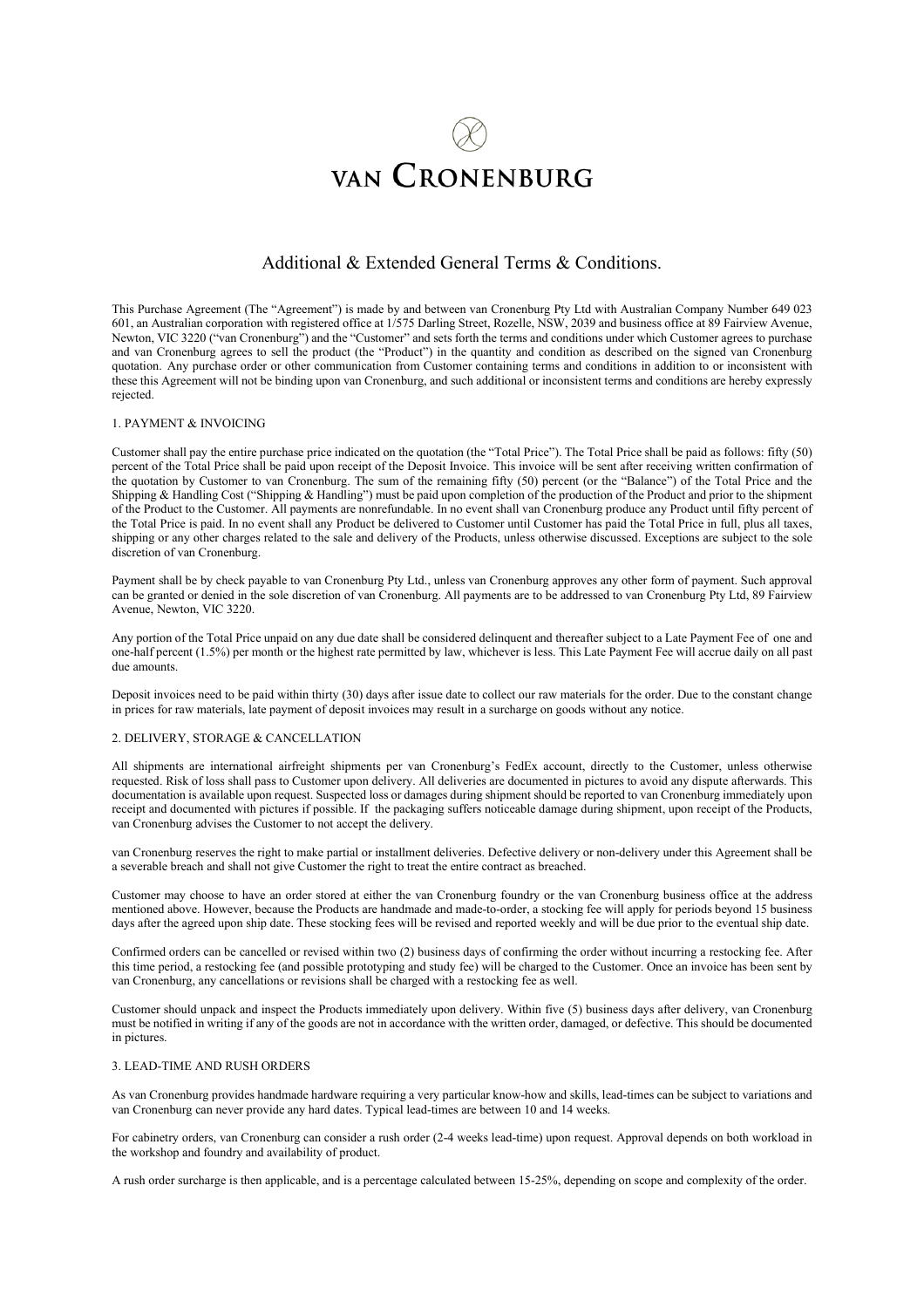Both acceptance of a rush order, as the cost of its surcharge, are at the sole discretion of the company.

Rush orders can be cancelled within 24 hours of approval. A restocking fee will apply.

#### 4. PRICE & TERM QUOTATIONS

Quotations made by van Cronenburg are valid for thirty (30) days from the date of the quote. After thirty (30) days, prices and terms are subject to change without any notice.

The examination of the quotation is at the sole responsibility of the Customer. Items not included in the quote and its pricing, are considered not to be delivered. Note that any manifest errors, due to flaws in data input or software processing and leading to unrealistic pricing or pricing totals, will be considered as an error and will be subject to correction at van Cronenburg's sole discretion.

# 5. FORCE MAJEURE

van Cronenburg will not be liable for any delay or failure in performance of any order, in the delivery or shipment of any product or for any damages or losses suffered by Customer or any third party which are caused by, or in any manner arise from, directly or indirectly, any labor disturbances, embargos, riots, storms, fires, explosions, epidemics, pandemics, acts of God or public enemies, inability to obtain necessary labor or raw materials, accidents or breakdown to, or mechanical failure of, machinery or equipment, changes in economic conditions, delays or interruptions in transportation or any other causes beyond van Cronenburg's control. In the event of such delay, the applicable shipment date(s) will be postponed to compensate for such delay. If van Cronenburg's performance is rendered permanently impossible or impracticable, either Party may cancel the affected order(s) upon written notice to the other Party, and, upon such cancellation, van Cronenburg will have no liability and Customer will be liable only for the pro-rated or allocated portion of such order(s) completed.

#### 6. GOODS AND SERVICE TAX.

Australian goods and service tax (GST) will be applicable upon the purchase of the Product. This GST shall be paid by the Customer to van Cronenburg when applicable.

#### 7. CONTRACT ACCEPTANCE

This Agreement is binding upon Customer at the time of the written confirmation and therefor acceptance of the quotation. This Agreement is binding upon van Cronenburg at the time van Cronenburg receives the confirmation of the quotation in writing and has received the deposit payment from the Customer due under this Agreement. Except as set forth herein, neither Customer nor van Cronenburg may terminate this Agreement without cause.

van Cronenburg reserves the right to suspend and/or terminate its obligations to produce or deliver Product under this Agreement should the Customer: (a) fail to pay amounts due under this Agreement when due, (b) refuse to accept delivery of the Product when ready, or (c) other material breach of this Agreement by Customer. If van Cronenburg terminates this Agreement pursuant to the terms described in this Item 6, or if Customer terminates this Agreement for any reason other than a material breach of this Agreement by van Cronenburg, Customer shall pay van Cronenburg: (a) any unpaid amount of the Total Price, and (b) any third party cancellation/termination charges or any out-of-pocket charges incurred by van Cronenburg related to such cancellation or termination.

# 8. FINISHES & PATINAS

van Cronenburg cannot guarantee product finishes and will not repair nor replace finishes under any warranty. The van Cronenburg finishes are living finishes and are subject to 'wear and tear'. Various factors, including but not limited to, time, touch, acidity in touch and air, humidity in touch and air, climate, salt in air and exposure to any elements, will affect the ongoing aging process, resulting in changing color, sheen and texture. The term 'living finish' refers to what is also called 'patina'. The patina will continue to evolve at a natural rate based on aforementioned factors. Van Cronenburg considers this a normal process that enhances the naturally aging appearance of the Product. van Cronenburg products are made and finished by hand and slight variances in the products might occur, but these are normal and acceptable. van Cronenburg offers thorough quality control of the Product to the Customer and shall not deliver Products that appear unacceptable.

Care instructions for our Products are available upon request.

#### 9. PROPRIETARY RIGHTS

Any Custom Designs created by van Cronenburg at Customer's request and any special tools, devices and/or molds required to manufacture these Custom Designs, which have been designed, built and/or purchased by van Cronenburg shall remain solely van Cronenburg's property whether or not the Customer is charged with time and/or material in connection with creating the Custom Designs and/or fabricating the special tools, devices and/or molds required to manufacture Custom Designs. This provision shall apply regardless of whether: (a) van Cronenburg is solely responsible for the Custom Designs, (b) the Customer is solely responsible for the Custom Designs, or (c) both van Cronenburg and the Customer share responsibility for the Custom Designs.

If Customer requests van Cronenburg to make a Custom Design, Customer warrants that no third party has any patent, copyright, trademark, or other right in or with respect to any Custom Designs, and that there are no obligations (including royalty obligations), covenants or restrictions from third parties affecting the use, disclosure, enforcement, transfer and/or licensing of the Custom Design. Customer shall indemnify, defend and hold van Cronenburg harmless from all loss, cost, damages and expenses (including without limitation reasonable attorney's fees) arising of Customer's breach of the representations and warranties contained in this paragraph.

This Agreement shall not be in any way construed as a license or grant of any rights in any of van Cronenburg's intellectual property, including without limitation trade names, trademarks, service marks, patents or patents pending.

# 10. LIMITED WARRANTY & LIMITATION OF LIABILITY